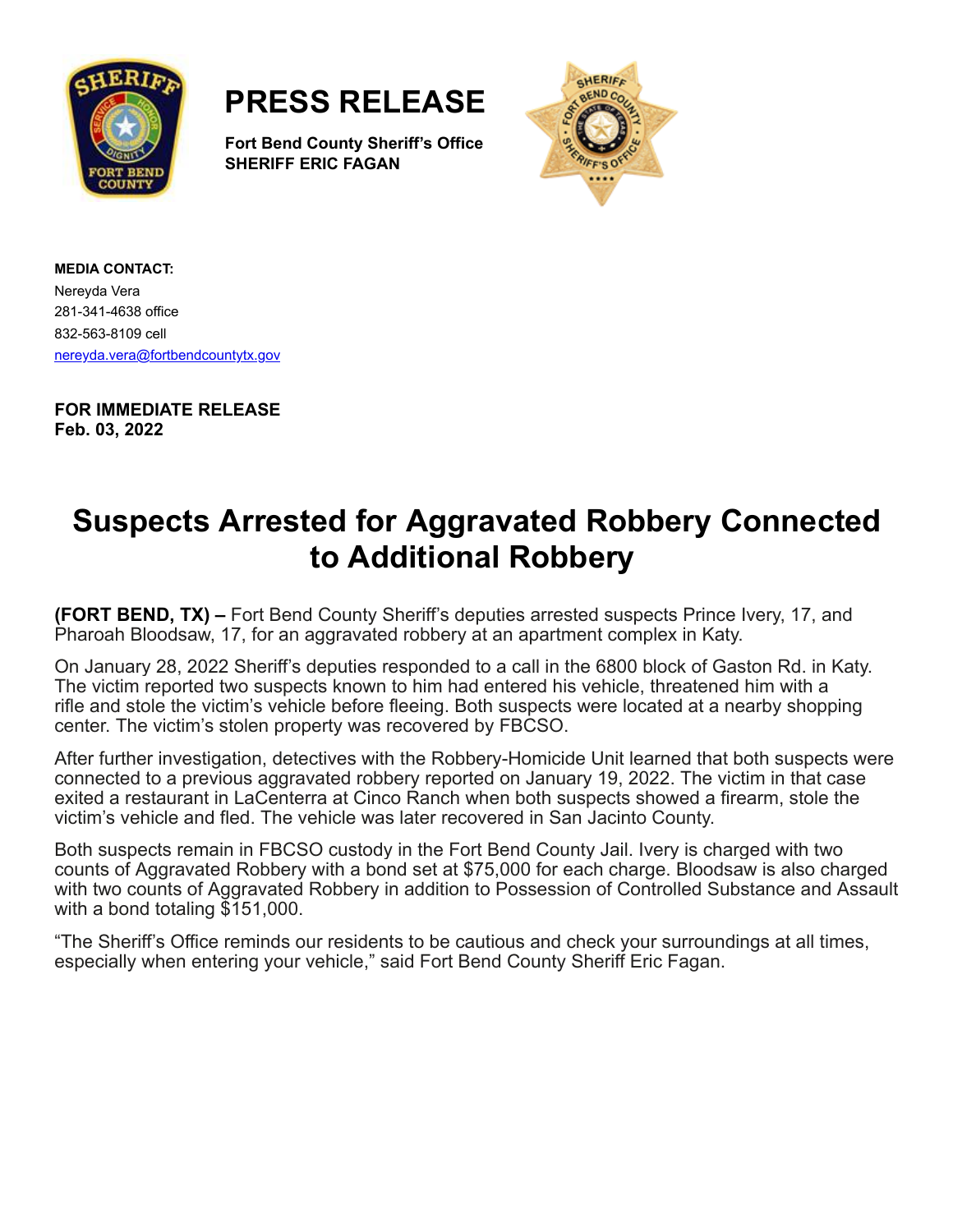

Prince Ivery



Pharoah Bloodsaw

-###-

## **About the Fort Bend County Sheriff's Office**

The Fort Bend County Sheriff's Office was founded in 1837 and is the largest law enforcement agency in Fort Bend County—the most diverse county in Texas. The FBCSO has over 800 employees, including 565 sworn peace officers and 25 reserve deputies dedicated to protecting and serving nearly 900,000 Fort Bend County residents. Among the 10 fastest-growing counties in the nation, Fort Bend covers 885 square miles and includes 21 unincorporated communities.